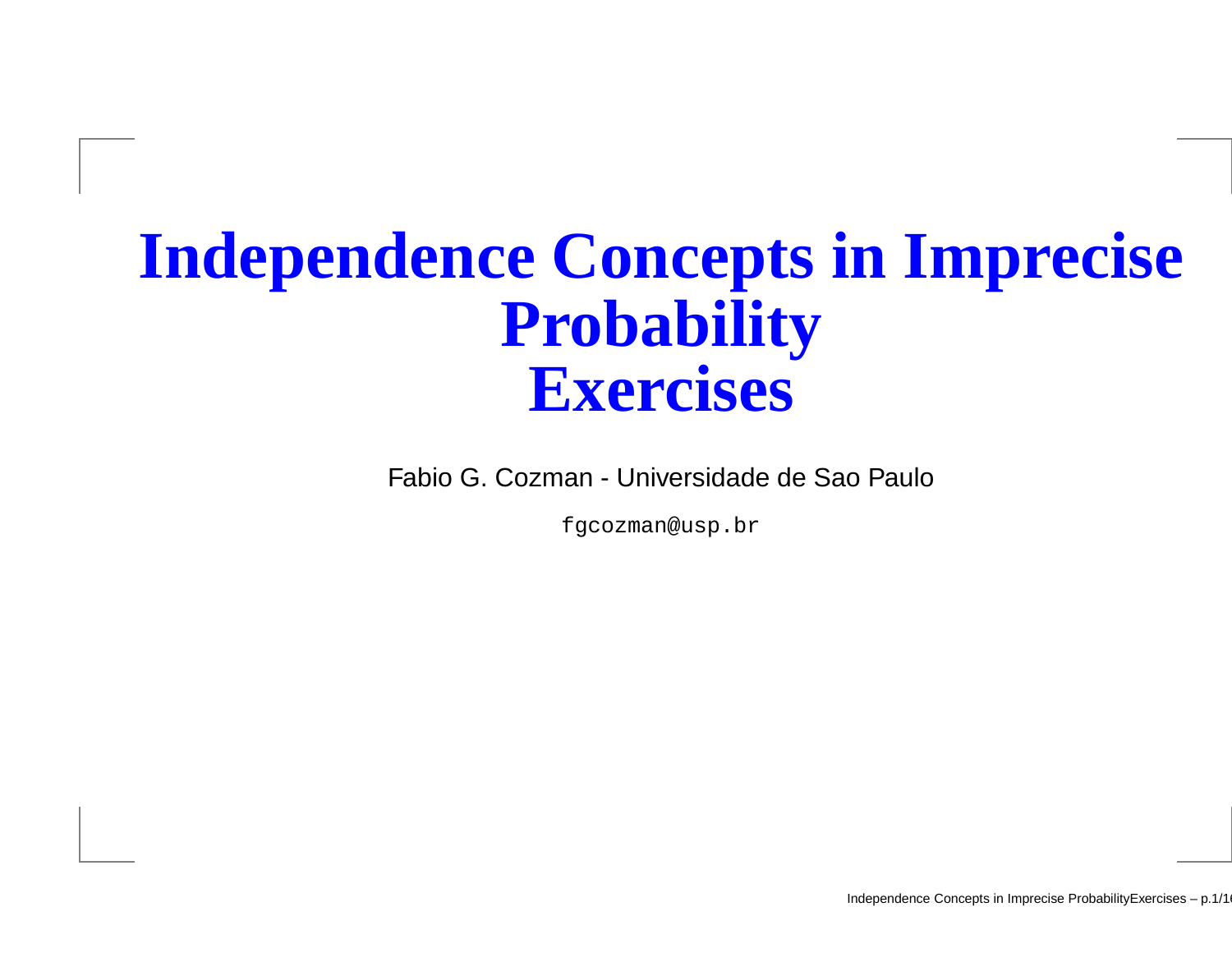Consider a variable  $X$  with 3 possible values  $x_1, \, x_2$  and  $x_3.$ Suppose the following assessments are given:

> $p(x_1) \leq p(x_2) \leq p(x_3)$ ;  $p(x_i) \ge 1/20$  for  $i \in \{1, 2, 3\};$  $p(x_3|x_2\cup x_3)\leq 3/4.$

Show the credal set determined by these assessments inbaricentric coordinates.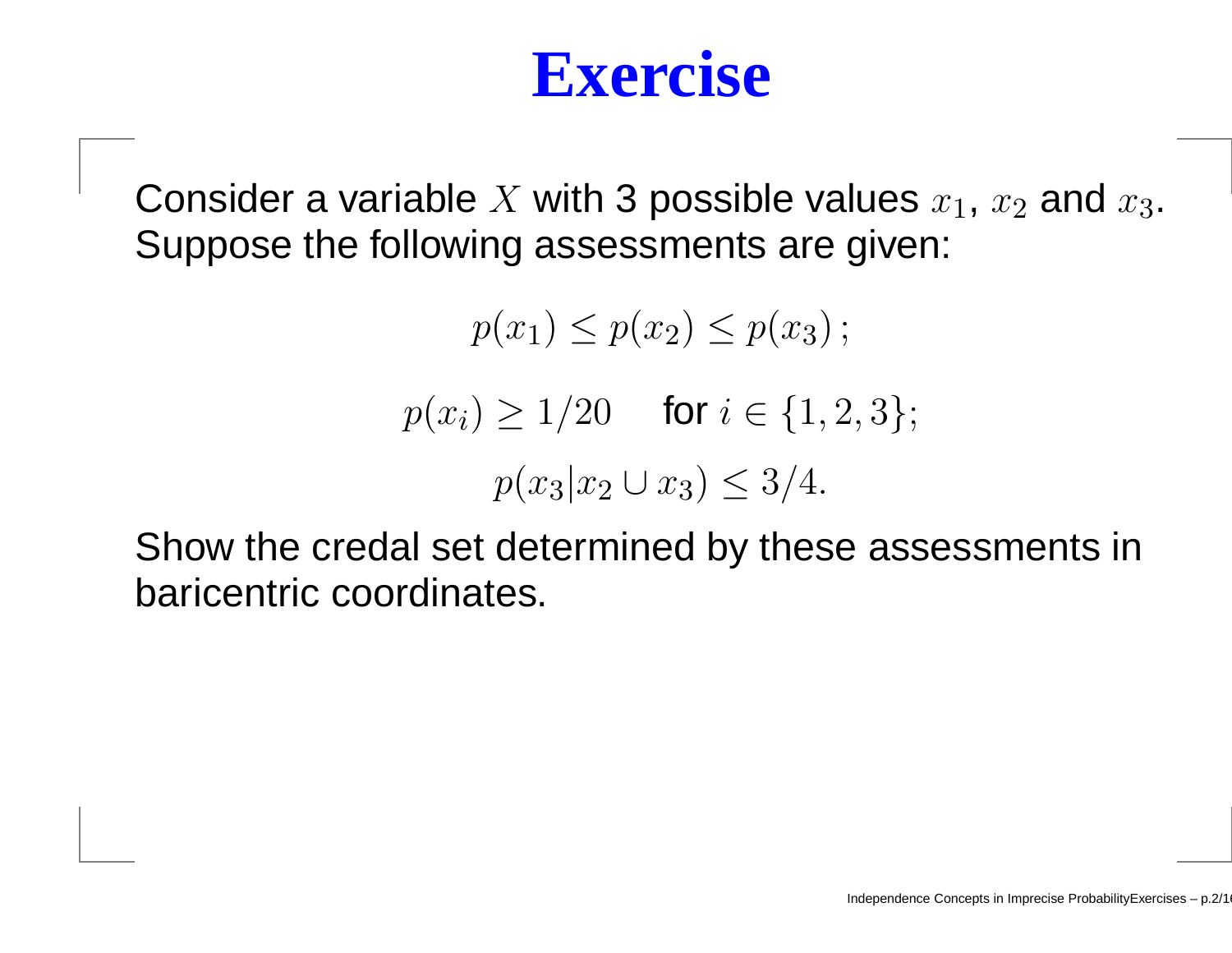A closed convex credal set is completely characterizedby the associated lower expectation.

- But given <sup>a</sup> lower expectation, many credal setsgenerate it.
- Usually only the maximal closed convex set is chosen.

**Exercise:** Given the assessments in the previous exercise, find two credal sets that yield the same lowerexpectation.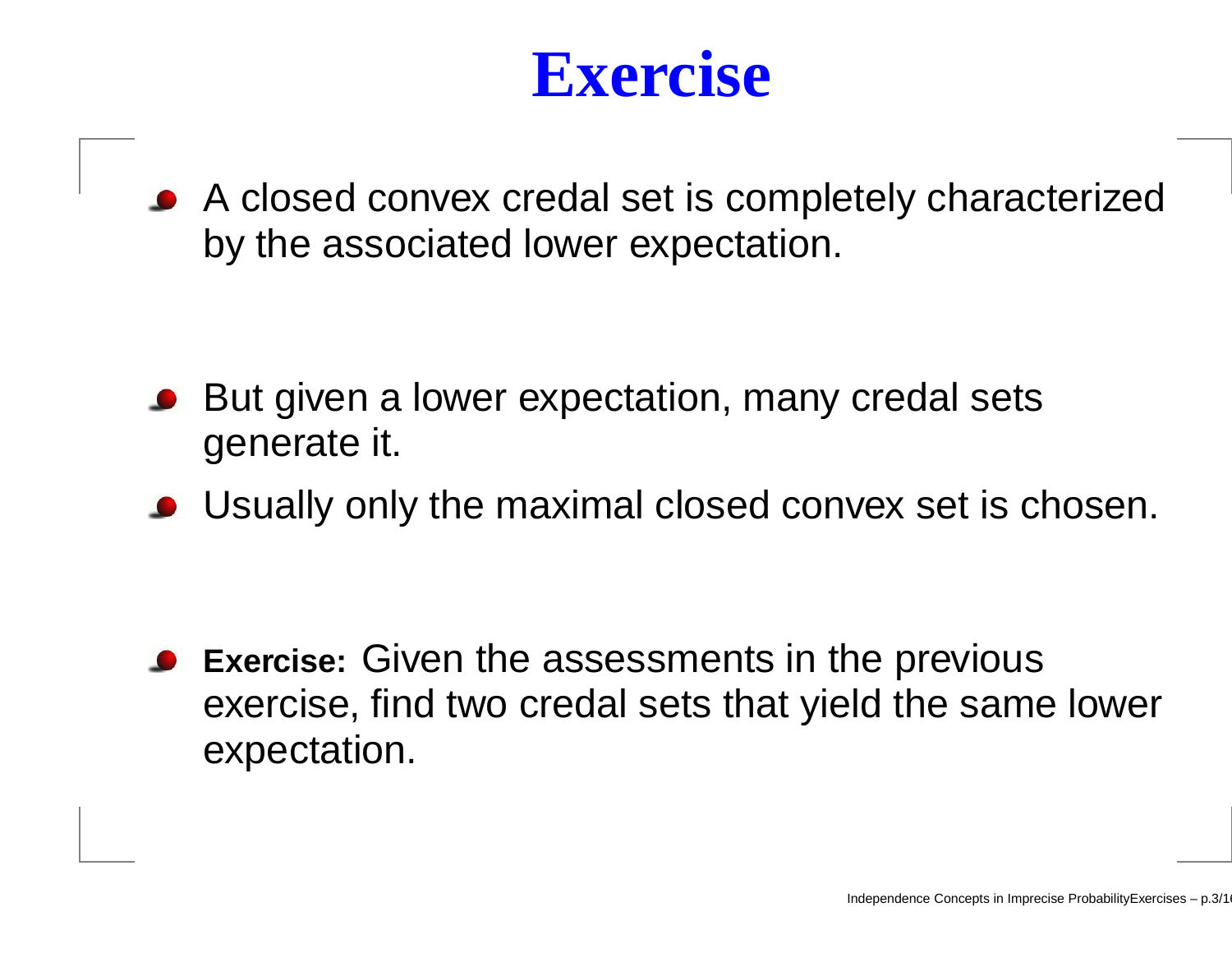Credal set  $\{P_1, P_2\}$ :  $P_1(s_1) = 1/8$ ,  $P_1(s_2) = 3/4$ ,  $P_1(s_3) = 1/8$ ,  $P_2(s_1) = 3/4$ ,  $P_2(s_2) = 1/8$ ,  $P_2(s_3) = 1/8$ , Acts  $\{a_1,a_2,a_3\}$ :

|       | S <sub>1</sub> | $\mathcal{S}2$      | $S_{3}$ |
|-------|----------------|---------------------|---------|
| $a_1$ | 3              | $\ddot{\bm{\cdot}}$ |         |
| $a_2$ | $2.5\,$        | 3.5                 | 5       |
| $a_3$ |                | 5                   |         |

Which one to select?And if we take convex hull of credal set?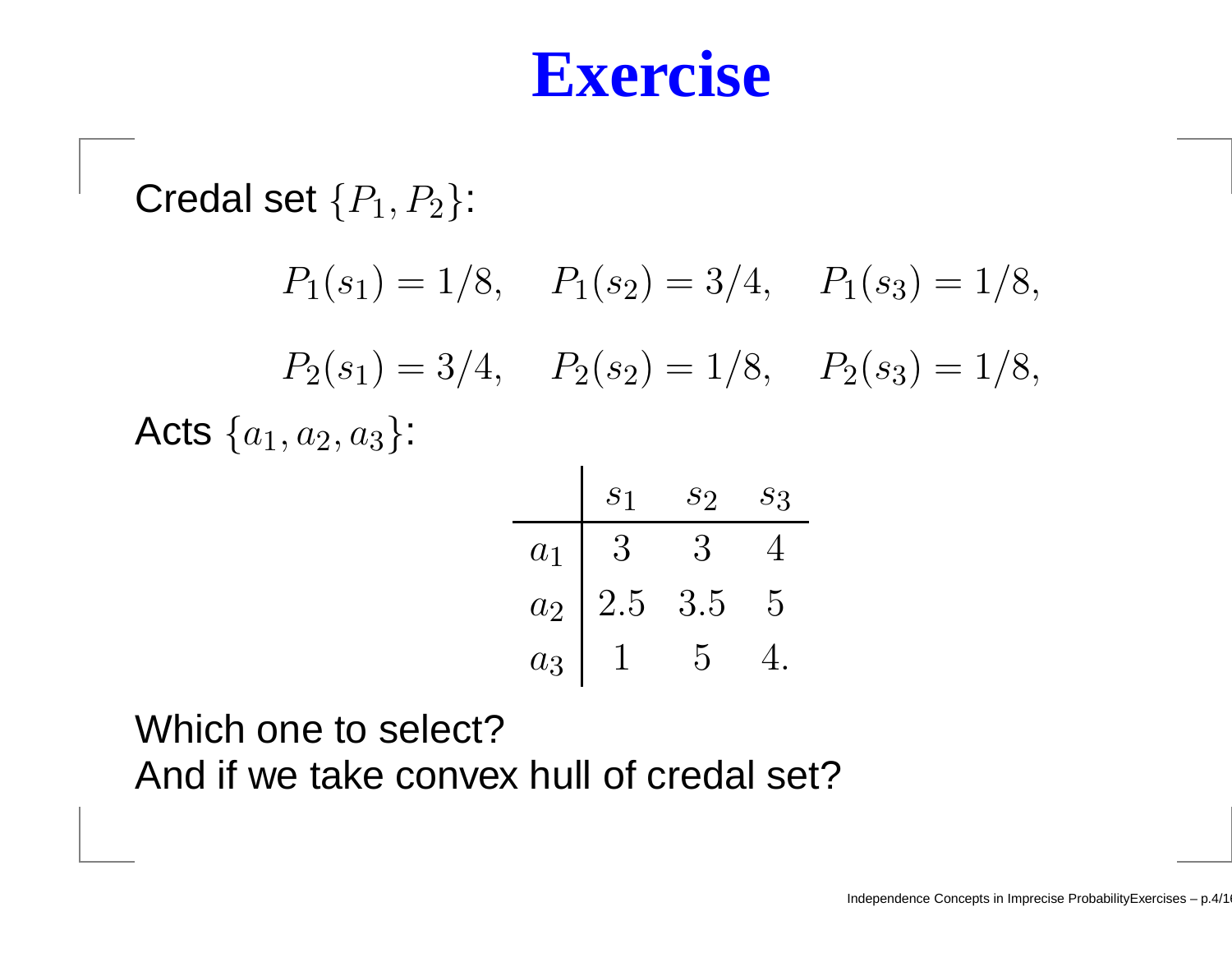- Urn with  $m > 0$  balls, numbered from  $1$  to  $m$
- $r$  balls are red and  $m-r$  balls are black.
- $\,n$  samples with replacement.
- $\omega$  is a numbered sequence produced this way.
- $m^{\bm n}$  possible numbered sequences.
- Assume uniformity:  $P(\omega) \ge (1 \epsilon) m^{-n}$ .
- What is the lower probability that  $k$  balls are red?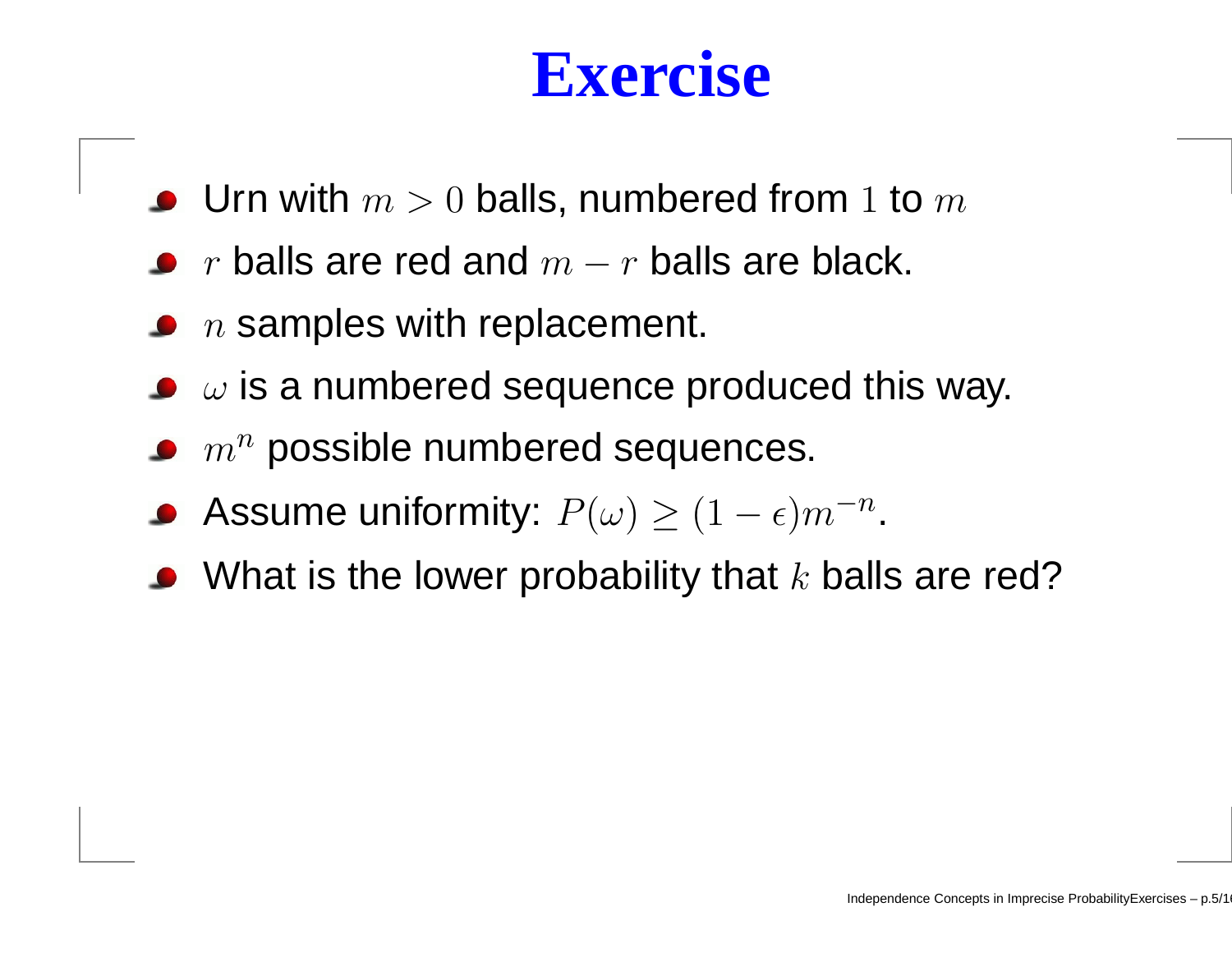

What is the largest credal set that satisfies exchangeabilityof two binary variables?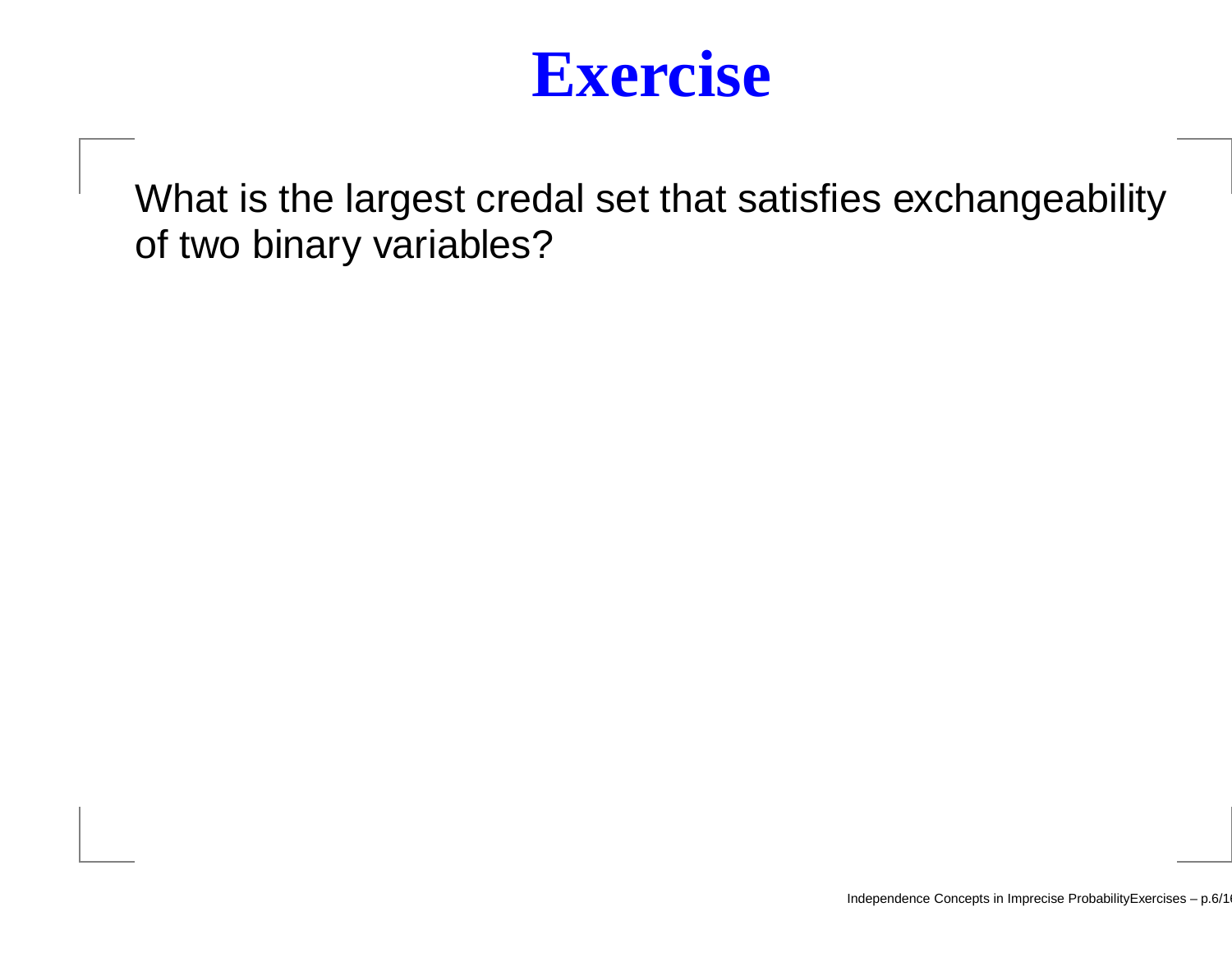- Suppose we have <sup>4</sup> binary variables that are $\bullet$ exchangeable.
- What are the conditions on the probabilities  $P(X_1 = x_1, X_2 = x_2, X_3 = x_3, X_4 = x_4)$ ?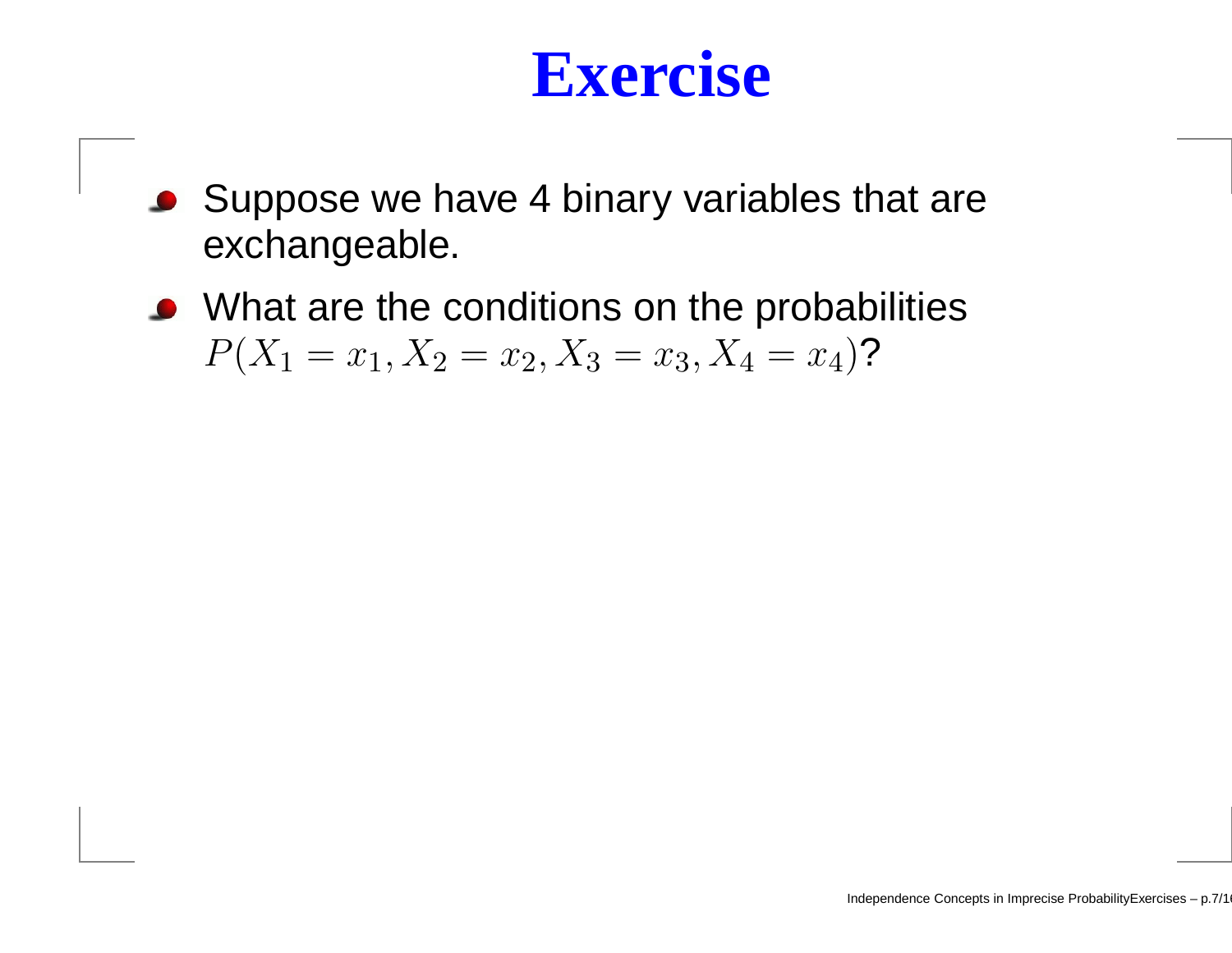- Suppose we have 4 binary variables that are exchangeable.
- Suppose  $P(0000) = 1/10$  and  $P(1111) = 1/2$ .
- **Draw the credal set.**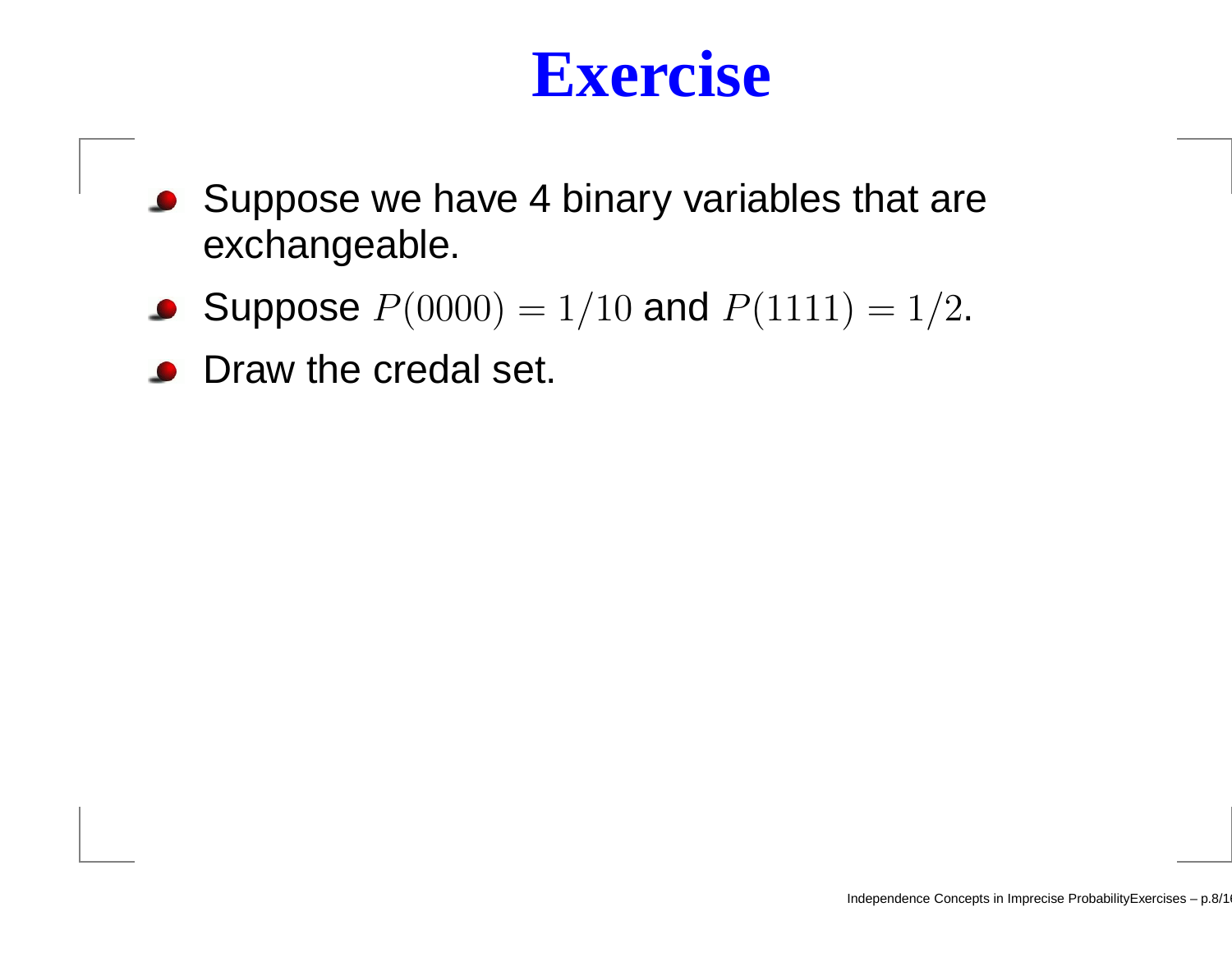Draw the credal set  $K(X,Y)$  given the structural assessments:

- $X$  and  $Y$  are exchangeable.
- $X$  and  $Y$  are the first two variables in a sequence of  $k$ three exchangeable variables.
- $X$  and  $Y$  are the first two variables in a sequence of five<br>exchangeable veriables exchangeable variables.
- $X$  and  $Y$  are the first two variables in a sequence of  $X$ infinitely many exchangeable variables.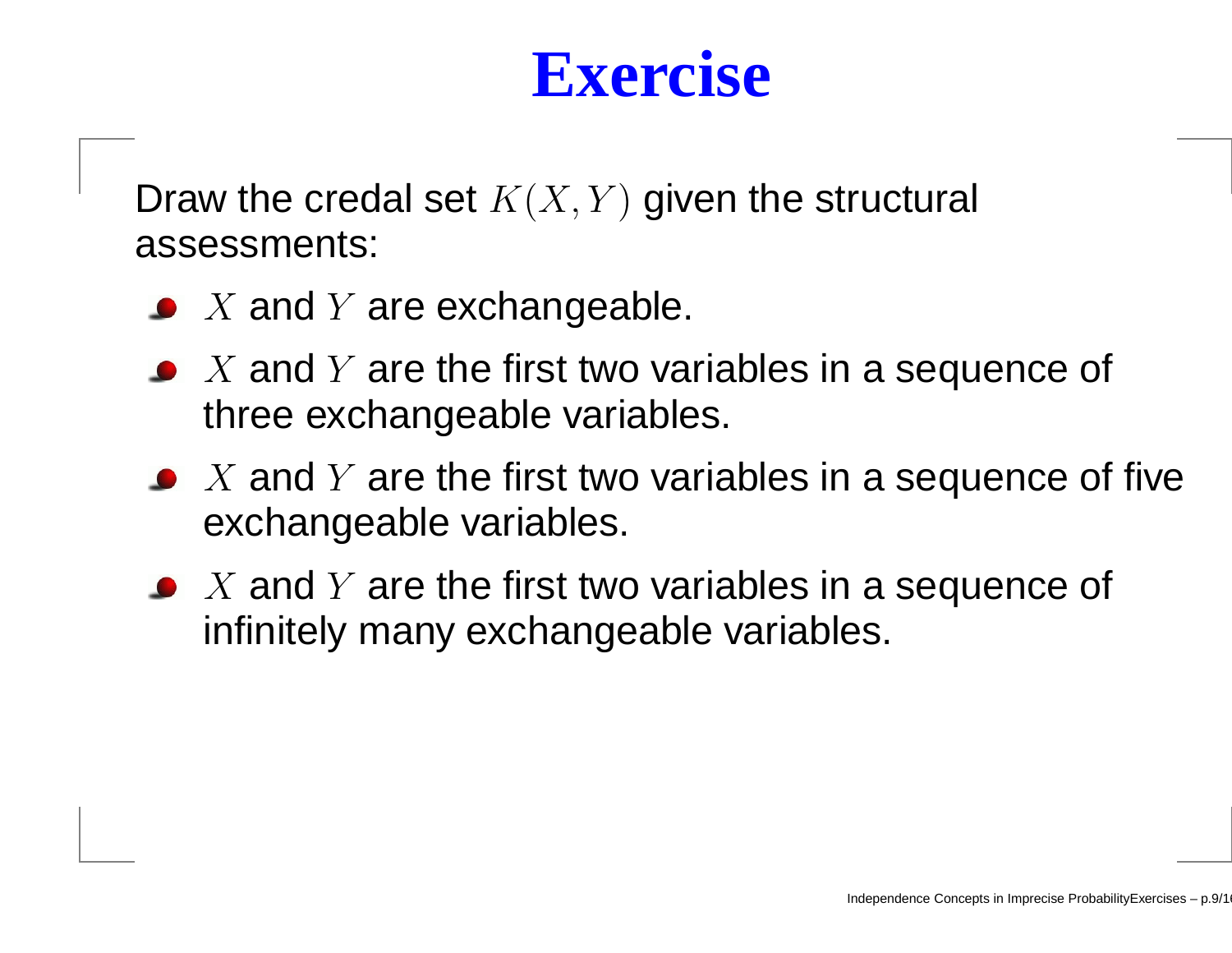

Prove decomposition, weak union and contraction forstochastic independence.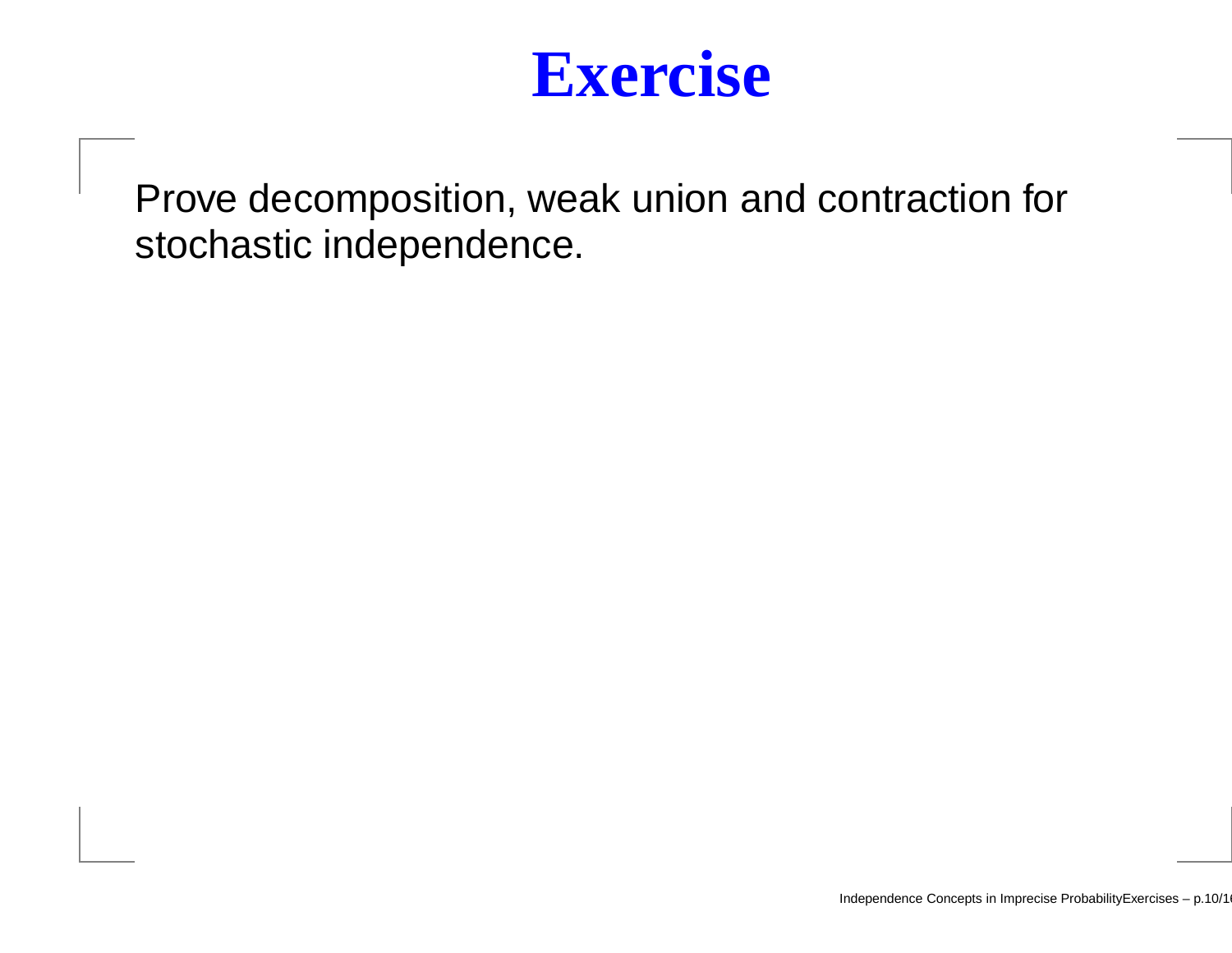- **Consider a finite possibility space.**
- Suppose  $K(Y)$  is a singleton.
- Suppose  $P(X)$ ,  $K(X|Y \in B)$  are "almost" vacuous in that  $P(X \in A|\cdot) > 0$  is the only constraint.
- Show that  $Y$  is epistemically irrelevant to  $X$ , but  $X$  is not<br>enistemically irrelevant to  $Y$ epistemically irrelevant to  $Y.$
- **This is an extreme case of** *dilation***!**
- Construct an example that is not so extreme but that stills fails symmetry.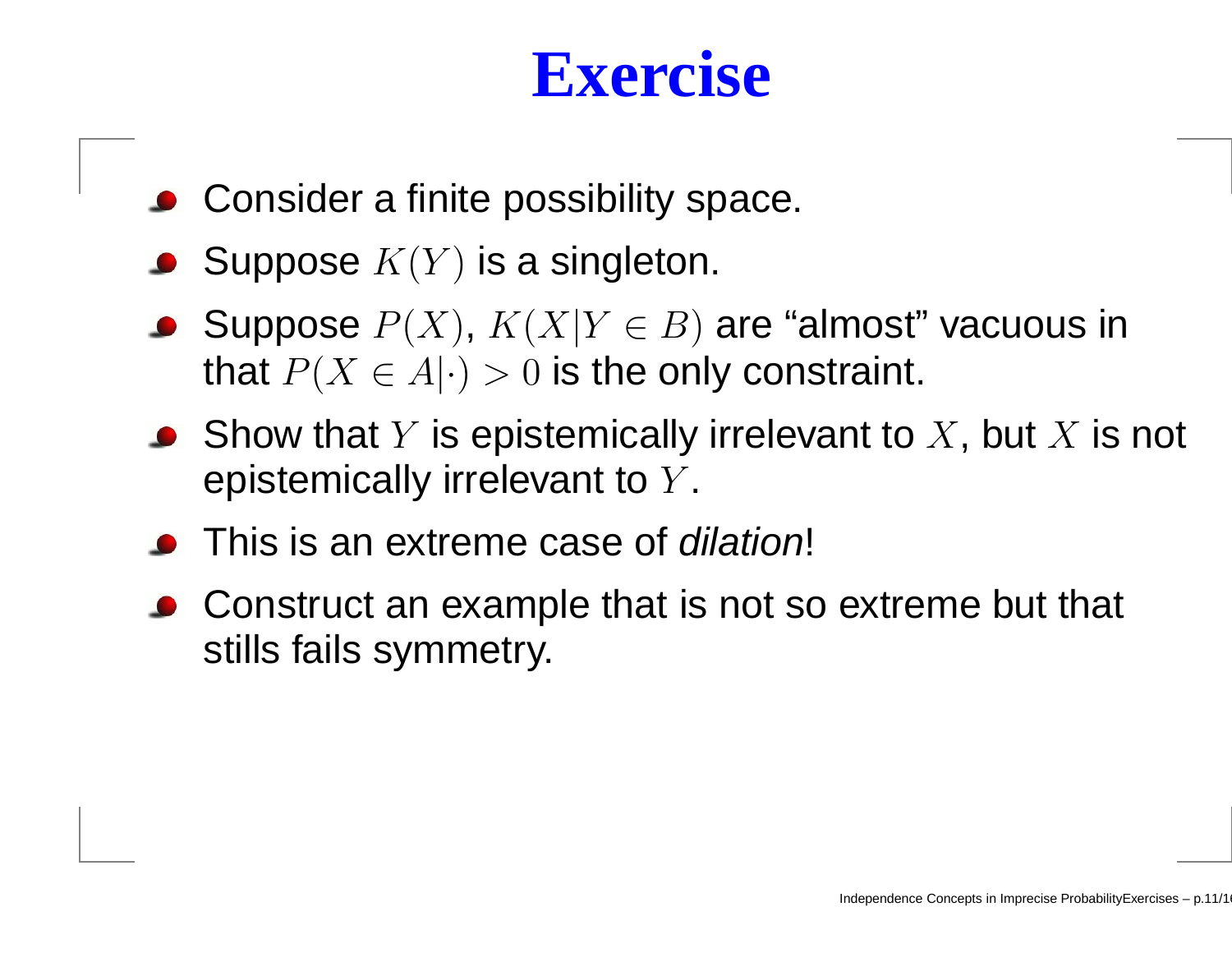Prove:

- Kuznetsov independence implies epistemicindependence.
- **Epistemic independence does not imply Kuznetsov** independence.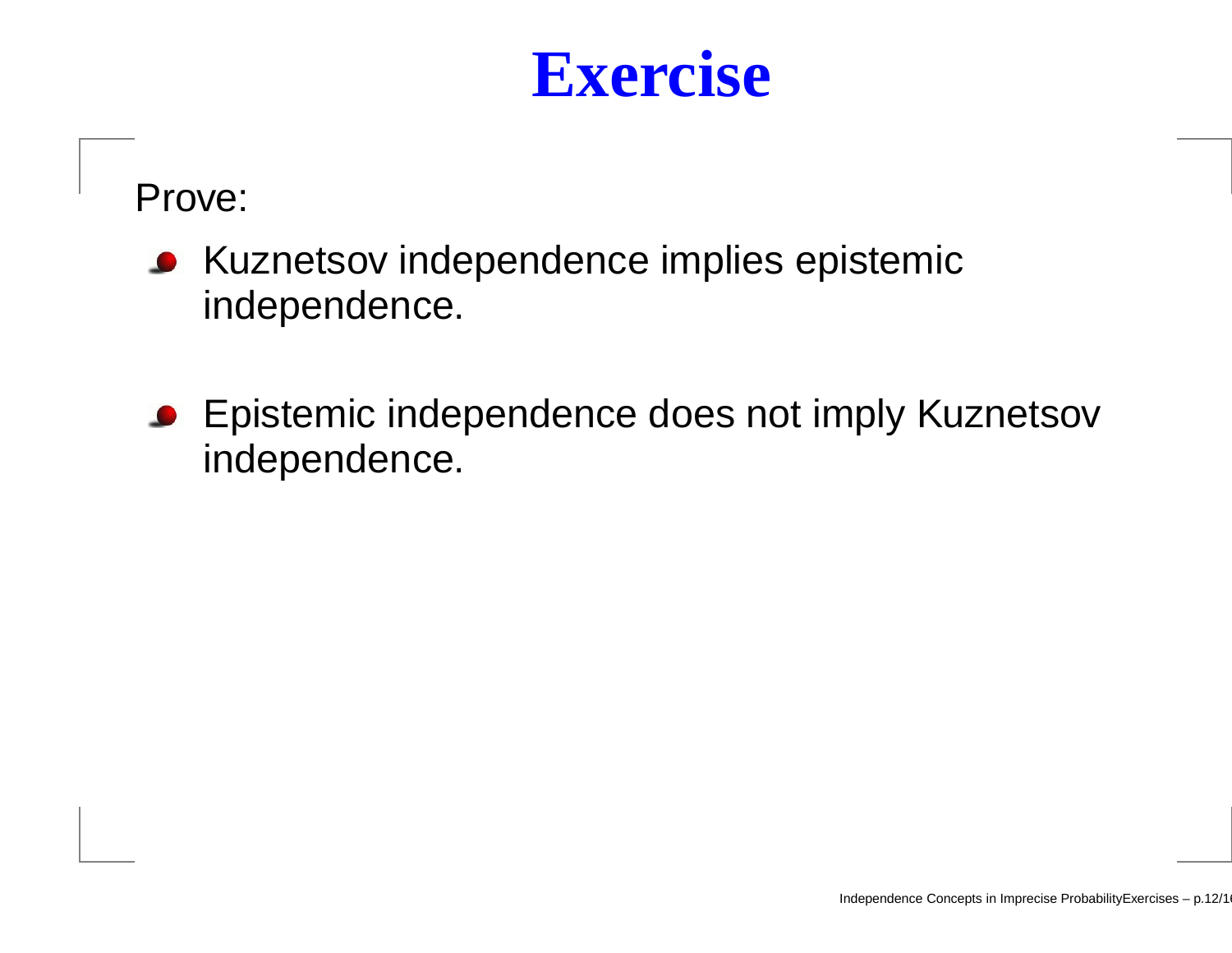Consider

- Two binary variables  $X$  and  $Y$ .
- $P(X = 0) \in [2/5, 1/2]$  and  $P(Y = 0) \in [2/5, 1/2]$ .
- Epistemic independence of  $X$  and  $Y\colon K(X,Y)$  is convex<br>bull of hull of

 $[1/4, 1/4, 1/4, 1/4], [4/25, 6/25, 6/25, 9/25],$ 

 $[1/5, 1/5, 3/10, 3/10], [1/5, 3/10, 1/5, 3/10],$ 

 $[2/9, 2/9, 2/9, 1/3], [2/11, 3/11, 3/11, 3/11], \$ 

Write down the linear constraints that must be satisfied by $K(X,Y)$ .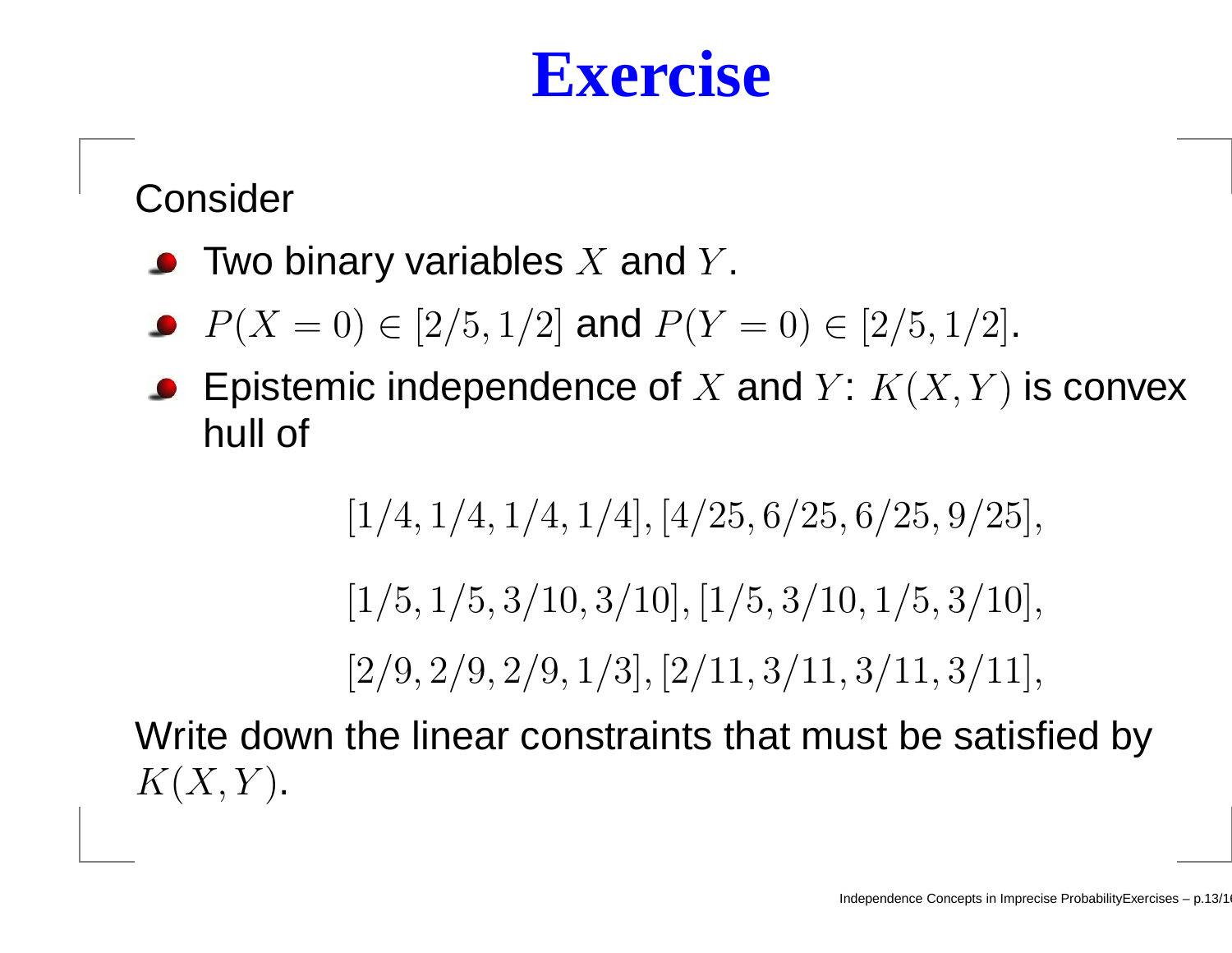Due to de Campos and Moral (1995).

- $X$  and  $Y$  are binary.
- $K(X,Y)$  is the convex hull of two distributions  $P_1$  and  $P_2$ such that  $P_1(X = 0, Y = 0) = P_2(X = 1, Y = 1) = 1$ .

Show:

- $X$  and  $Y$  are strongly independent.
- Neither  $Y$  is type-5 irrelevant to  $X,$  nor  $X$  is type-5  $\mathop{\sf irrel}\nolimits_\mathbf{C}$ irrelevant to  $Y$ .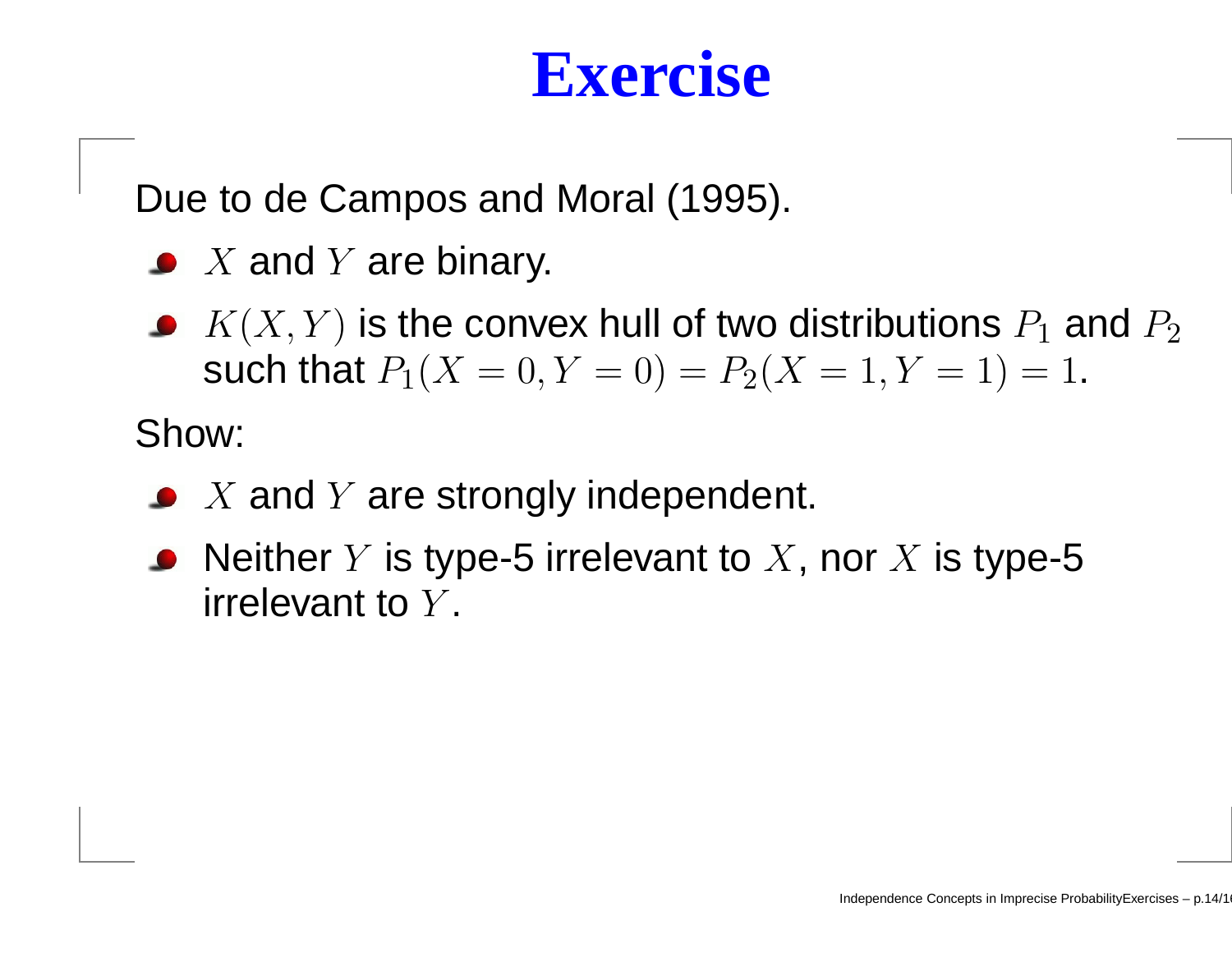

Show that strict and strong independence satisfy all graphoid properties.